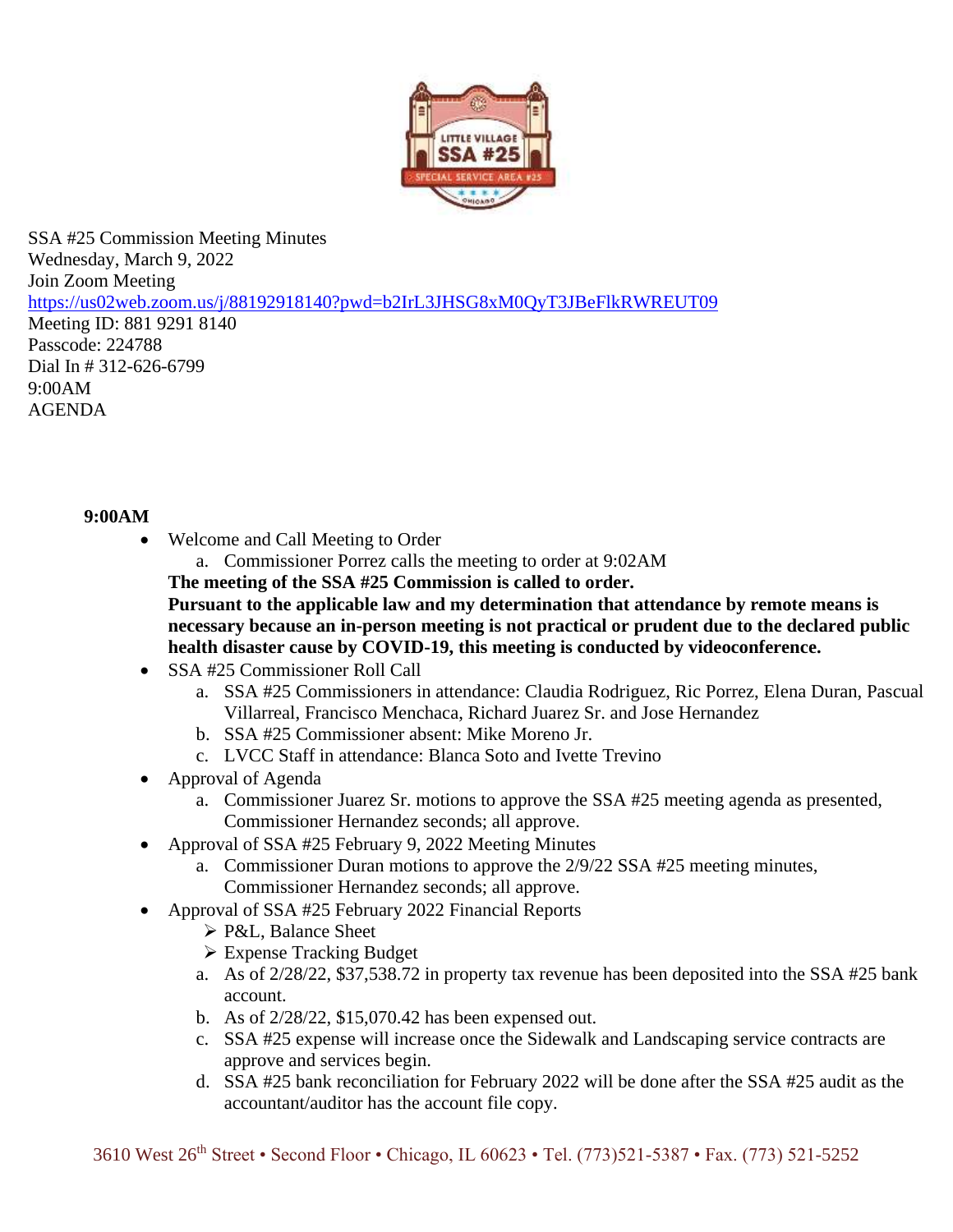e. Commissioner Juarez Sr. motions to approve the SSA #25 financials as presented, Commissioner Menchaca seconds; all approve.

## **NEW BUSINESS:**

- SSA #25 2022 Sidewalk Proposal ACTION ITEM
	- ➢ Cleanslate
	- a. Only one 2022 Sidewalk Maintenace proposal was received.
	- b. Cleanslate two-day service pricing at \$56,479.00
	- c. Cleanslate three day service pricing at \$66,091.00
	- d. Services are from April 1, 2022 through December 31, 2022
	- e. Weed spraying will be an additional \$5,648.00 for services to be done twice during the contract period (late Spring and early Fall).
	- f. Payments are to be made at the end of every month.
	- g. Commissioners' motions to approve Cleanslate's three-day (Monday, Thursday & Saturday) services at the pricing of \$66,091.00 and the additional weed spraying services of \$5,648.00 (total 2022 sidewalk maintenance contract cost at \$71,739.00), Commissioner seconds; all approve
	- h. Current 2.08 Sidewalk Maintenance budget is \$65k, will need to moved funds in the amount of \$6,800.00 to cover the total 2022 contract cost of \$71,739.00.
	- i. Blanca suggest moving \$6,800 from line item # 1.03 Free Wi-Fi Program to line item # 2.08 Sidewalk Maintenance. The line item #1.03 Free Wi-Fi Program will remain with a budget of \$5,440.00
	- j. Commissioner Juarez Sr. motions to approve Cleanslate for the 2022 SSA #25 sidewalk maintenance for a three day a week services, including weed spraying services. Commissioner Hernandez seconds; all approve.
	- k. Commissioner Juarez Sr. motions to move \$6,800 from line item # 1.03 Free Wi-Fi Program to line item # 2.08 Sidewalk Maintenance, Commissioner Hernandez seconds; all approve.
- SSA #25 2022 Landscaping Proposal's ACTION ITEM
	- a. Two 2022 Landscaping Services proposals were received, Brightview Landscaping and Corisco Construction/Landscaping.
	- b. SSA #25 2022 Landscaping Services excel template with no vendor names was presented to the SSA #25 Commissioners.
	- c. Vendor #1 pricing for a four seasonal display is \$84,400/monthly cost of \$10,550 (April 1, 2022 to November 30, 2022 contract period).
	- d. Vendor #1 pricing for a three seasonal display is \$73,400/monthly cost of \$9,175 (April 1, 2022 to November 30, 2022 contract period).
	- e. Vendor #1 pricing for a two seasonal display is \$62,400/monthly cost of \$7,800 (April 1, 2022 to November 30, 2022 contract period).
	- f. Vendor #1 has 4-5 crew members.
	- g. Replacement cost for a planter container is \$1,500
	- h. Replacement plants will be covered for the first 10% theft cost then pricing will vary, depending on the Season.
	- i. Vendor #1 is not a LVCC member and not a local Little Village vendor or within SSA #25 boundaries, but 3 miles away from the Little Village area.
	- j. Vendor #1 has local employees within Little Village.
	- k. Vendor #1 has been in business since 1995 and references were received.
	- l. Vendor #1 works with other SSA's, Commercial areas, Corporate and Parks.
	- m. Vendor #2 pricing for a four seasonal display is \$82,240/monthly cost of \$10,280(April 1, 2022 to November 30, 2022 contract period).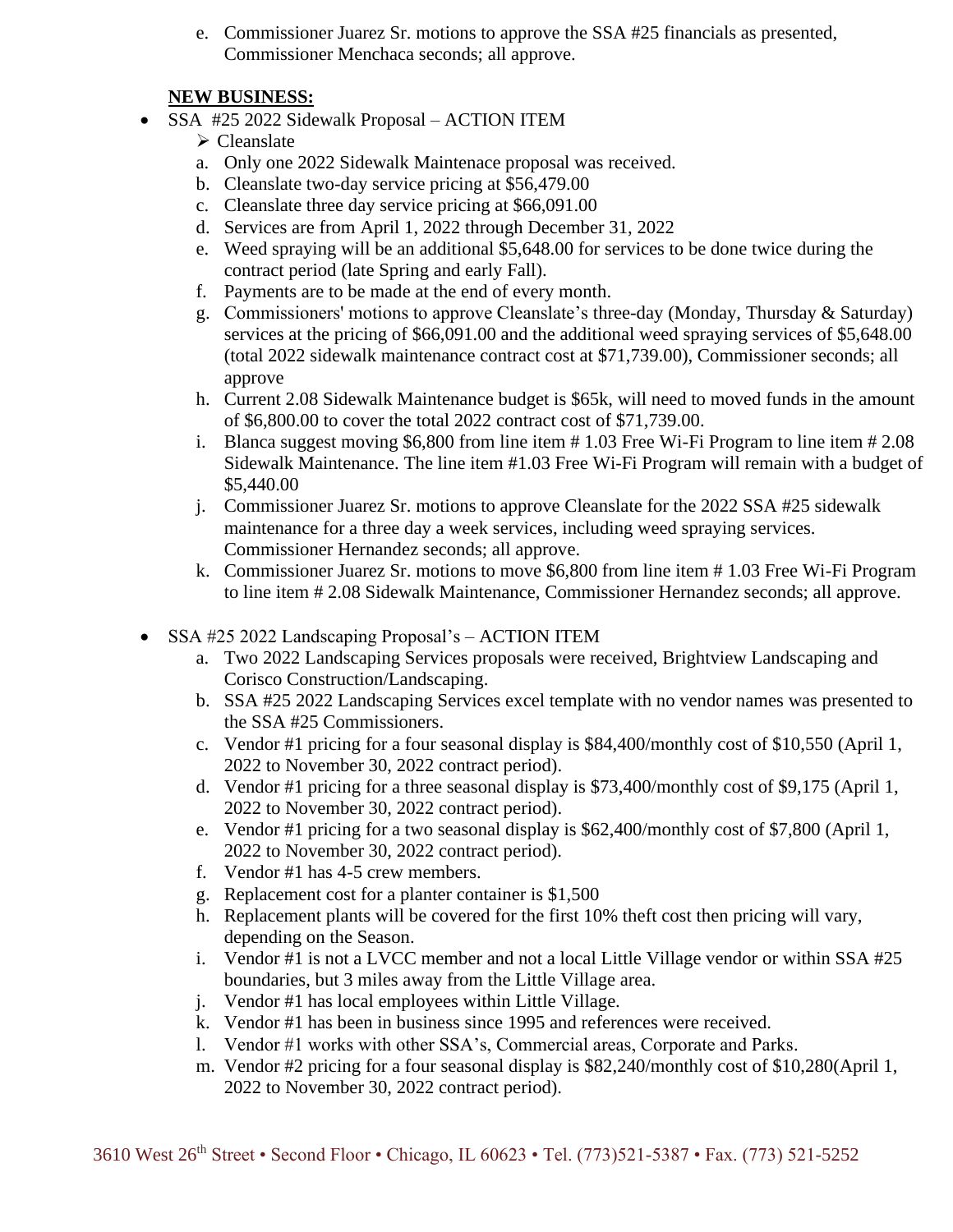- n. Vendor #2 pricing for a three seasonal display is \$73,490/monthly cost of \$9,186.25 (April 1, 2022 to November 30, 2022 contract period).
- o. Vendor #2 pricing for a two seasonal display is \$63,800/monthly cost of \$7,975 (April 1, 2022 to November 30, 2022 contract period).
- p. Vendor #2 has 6-8 crew members.
- q. Replacement cost for a planter container is \$1,175
- r. Replacement plants cost vary from \$12-\$65, depending on the Season.
- s. Vendor #2 is a LVCC member.
- t. Vendor #2 is not a local Little Village vendor or within the SSA #25 boundaries, but is 3.5 miles away from the Little Village area.
- u. Vendor #2 has local employees within Little Village.
- v. Vendor #2 has been in business since 2002 and references were received.
- w. Vendor #2 works with other SSA's, Commercial and business areas.
- x. Commissioner Duran has concerns with a vendor that had some challenges during their presentation with providing planter display visuals, on providing flower/plant names that he would be using. She is concern that the plants will be too small.
- y. Commissioner Duran says the previous vendor has been able to provide services as expected, she is a bit worried vendor #2 might not reach the expectations the SSA #25 is looking for.
- z. Blanca offered to work with vendor #2 at least twice a month to make sure they are fulfilling the SSA #25 Commissioners' expectations for 2022.
- aa. Blanca explains that when speaking with vendors, she mentioned the goal was to have vibrant/colorful full planters and not small flowers which will not be visible.
- bb. Commissioner Juarez Sr. agrees with Commissioner Duran, of the presentations was well put together and unfortunate the other vendor's presentation was not. He felt vendor #2 was not prepared and probably had some challenges as they might not be tech savvy.
- cc. Commissioner Juarez Sr. would like the SSA #25 Commissioners to be aware that one of the proposals submitted does come from a LV Chamber Member. He should be given the benefit and give him an opportunity as this will line with the work of the LVCC when supporting local businesses.
- dd. Corisco Construction has been a previous vendor in the past (2017/2018) and the SSA #25 felt that the service was not the best.
- ee. Commissioner Porrez reminds the SSA #25 Commissioners that one of the SSA #25 goals are to provide support to local businesses. He feels that we should give Corisco and opportunity for 2022.
- ff. Commissioner Rodriguez makes a comment if vendor #2 is given an opportunity again, can there be some verbiage added to the contract stating that the contract can end at any point if the SSA #25 Commission is not satisfied with the work. She does want to support a LV Member/LV business.
- gg. Commissioner Duran asked if Brightview is the company who handles the Holiday decorative tree at the Manuel Perez Jr. Memorial Plaza in December. Blanca replies, no it's McFarlane Douglass and Companies. McFarlane Douglass and Companies bid last year but has been really pricey, close to \$90,000, they did not bid this year.
- hh. Blanca mentioned, the SSA #25 Commissioners are obviously aware who vendor #1 and Vendor #2 are due to their previous history/work and details on the excel sheet.
- ii. Blanca feels like Corisco Construction has had time to better his services and is willing to work with him by checking in and making sure that the planter display are to the satisfaction of the SSA#25 Commision.
- jj. Commissioner Juarez Sr. said if we move in the route of selecting Corisco, that we should request QTR reports as we are the customers.
- kk. Commissioner Rodriguez asked about Brightview follow up on some additional pricing. Blanca mentioned that it was for extra out of scope work and they did not submit.
- ll. Commissioner Rodriguez asked about the cost for Landscaping.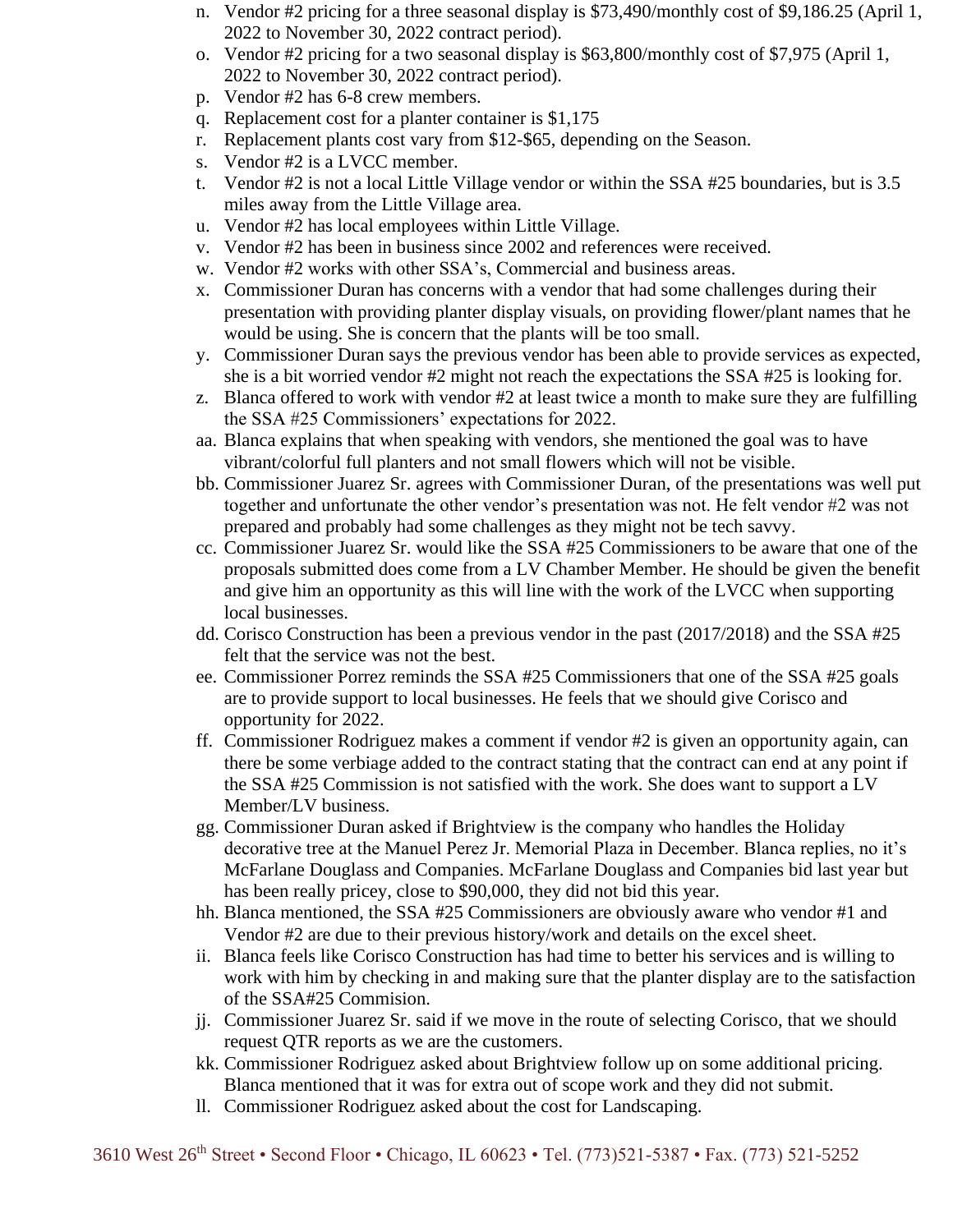- mm.Blanca mentioned 2022 current landscaping budget is \$65k and that in 2021 the SSA #25 had a two season display. Blanca feel that the Spring display would not be a good idea as April is right around the corner, by doing the Summer display, it allows the vendor enough time to prepare the planter containers and order the needed flowers/plants.
- nn. Commissioner Porrez says he thinks Summer and Fall would be the best two displays for 2022.
- oo. Commissioner Rodriguez agrees that a two display is ideal as it's in the budget.
- pp. Commissioner Porrez asked the rest of the Commissioners for their input on the Summer/Fall display. They all agree that the Summer/Fall display works.
- qq. After careful review and discussion between the SSA #25 Commissioners, Commissioner Juarez Sr. motions to approve Corisco Construction as the vendor to provide the SSA #25 2022 Landscaping services for the two seasonal display (Summer & Fall), total cost of \$63,800, Commissioner Duran seconds; all approve.

## **OLD BUSINESS**

- SSA #25 2021 Audit Update
	- a. SSA #25 auditor, Gustavo Vidal began the audit process on Friday, February 25,2022. Mr. Vidal came into the LVCC/SSA #25 office and worked with the SSA #25 Program Director, Blanca Soto on general information needed. Mr. Vidal to send over new dates and times for the second office visit. Mr. Vidal was given all needed documentation requested (SSA #25 meeting minutes, financials reports, invoices, bank reconciliation, etc.)
- SSA #25 Commissioner Renewals Update
	- a. Commissioner Duran's SSA Commission application has been submitted and in process of being reviewed.
	- b. Commissioner Hernandez application was received this morning and will be forward over to Jennifer Magallanes at the City if Chicago this afternoon (3/9/22).
	- c. Commissioner Rodriguez renewal applications have yet to be received/submitted.
	- d. Blanca asks Commissioner Rodriguez to kindly send over her renewal application as soon as possible. Applications takes about 2/3 months for review and City Council approval.
	- e. Commissioner expiration date is 6/30/2022.
- SSA #25 Security Camera Rebate Program Update
	- a. Ivette and Blanca have been working on a SSA #25 Security Camera Rebate Program application DRAFT, copy provided to the SSA #25 Commissioners for review.
	- b. Application draft was also provided to Mark Roschen, City of Chicago Assistant Commissioner – SSA Program and SSA Program Manager, Farid Muhammadat for review.
	- c. Mark Roschen responded, The program details on the application look fine. The most important thing is to set defined application periods (like the SBIF Program) with defined application periods. These could be monthly. Within that period, all applications are eligible. If there are more applicants than funds, a lottery must be held to determine funding order. As long as this is followed, SSA #25 Commissioners are also eligible for the rebate.
	- d. Blanca informed the SSA #25 Commissioners that during the SSA City of Chicago training, she asked Mark if the SSA's are still able to shift funds from one line item to another. Mark said yes, but if the budget shows a \$0 in a specific Category that has a line item that needs funds, the budget will need to be amended.
	- e. For example, the SSA #25 2022 budget had a \$0 in the category 5.00 Safety programs. This category has the specific line item 5.01 Public Way Surveillance that needs funds in to be able to launch the Security Rebate Program. We would need to amend out SSA #25 2022 budget to move funds into this category.
	- f. Blanca explained to Mark that the SSA #25 Commissioners did vote and approve to shift funds from line item #1.02 Special Events to line item #5.01 Public Way Surveillance in

3610 West 26th Street • Second Floor • Chicago, IL 60623 • Tel. (773)521-5387 • Fax. (773) 521-5252